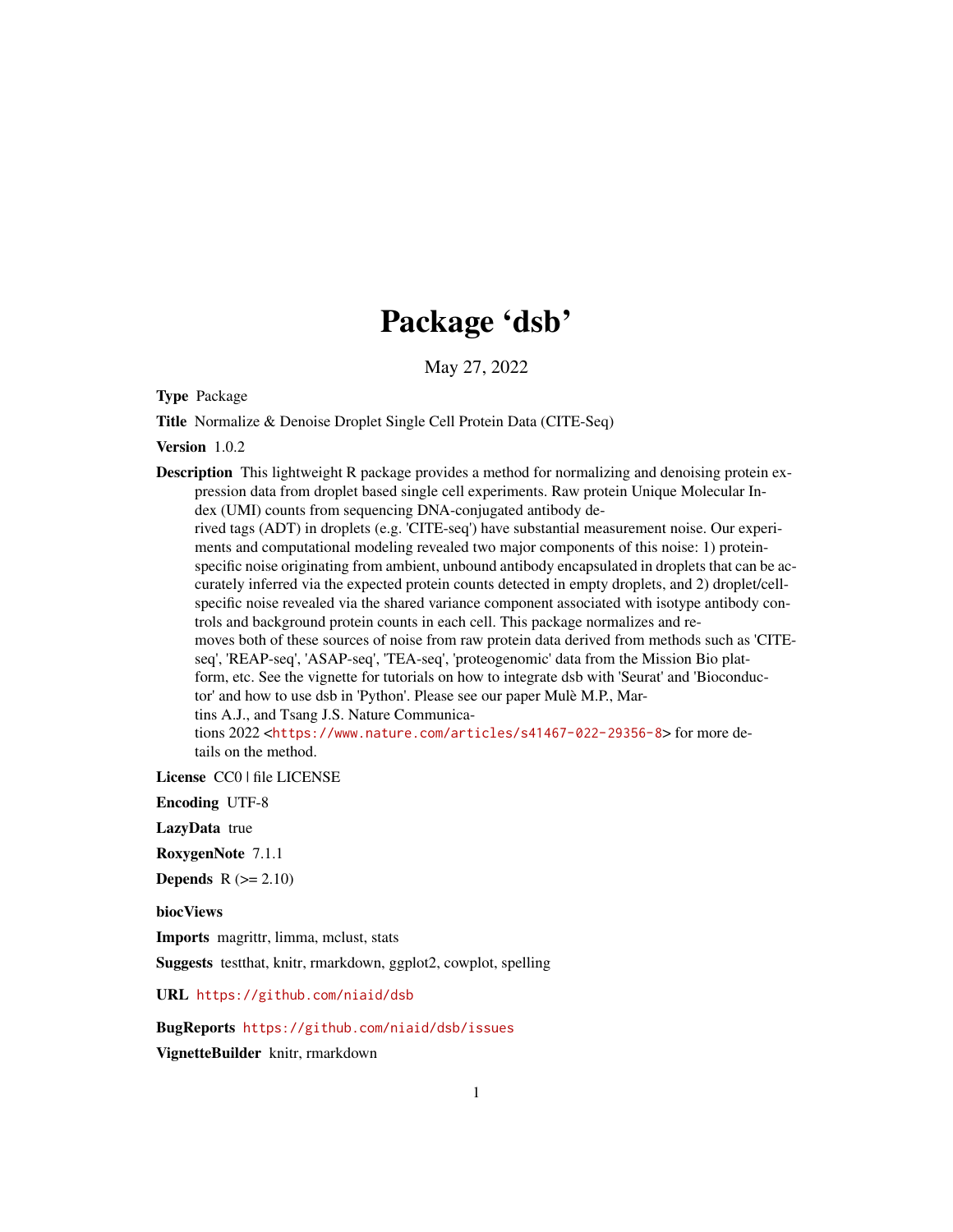Language en-US

#### NeedsCompilation no

```
Author Matthew Mulè [aut, cre] (<https://orcid.org/0000-0001-8457-2716>),
     Andrew Martins [aut] (<https://orcid.org/0000-0002-1832-1924>),
     John Tsang [pdr] (<https://orcid.org/0000-0003-3186-3047>)
```
Maintainer Matthew Mulè <mattmule@gmail.com>

Repository CRAN

Date/Publication 2022-05-27 08:40:06 UTC

## R topics documented:

#### $\blacksquare$

| cells_citeseq_mtx | small example CITE-seq protein dataset for 87 surface protein in 2872 |
|-------------------|-----------------------------------------------------------------------|
|                   | cells                                                                 |

#### Description

A matrix of raw UMI counts for surface proteins for surface proteins measured with CITE-seq antibodies. This data is used for example scripts in the dsb package. Raw data was processed with CITE-seq-Count.

#### Usage

cells\_citeseq\_mtx

#### Format

An R matrix, rows: 87 proteins, columns: 2872 cells

cells\_citeseq\_mtx R matrix of cells by proteins; a random distribution of a maximum of 100 cells per cluster from the 30 clusters reported in Kotliarov et. al. 2020

#### References

Kotliarov et. al. 2020 Nat. Medicine

<span id="page-1-0"></span>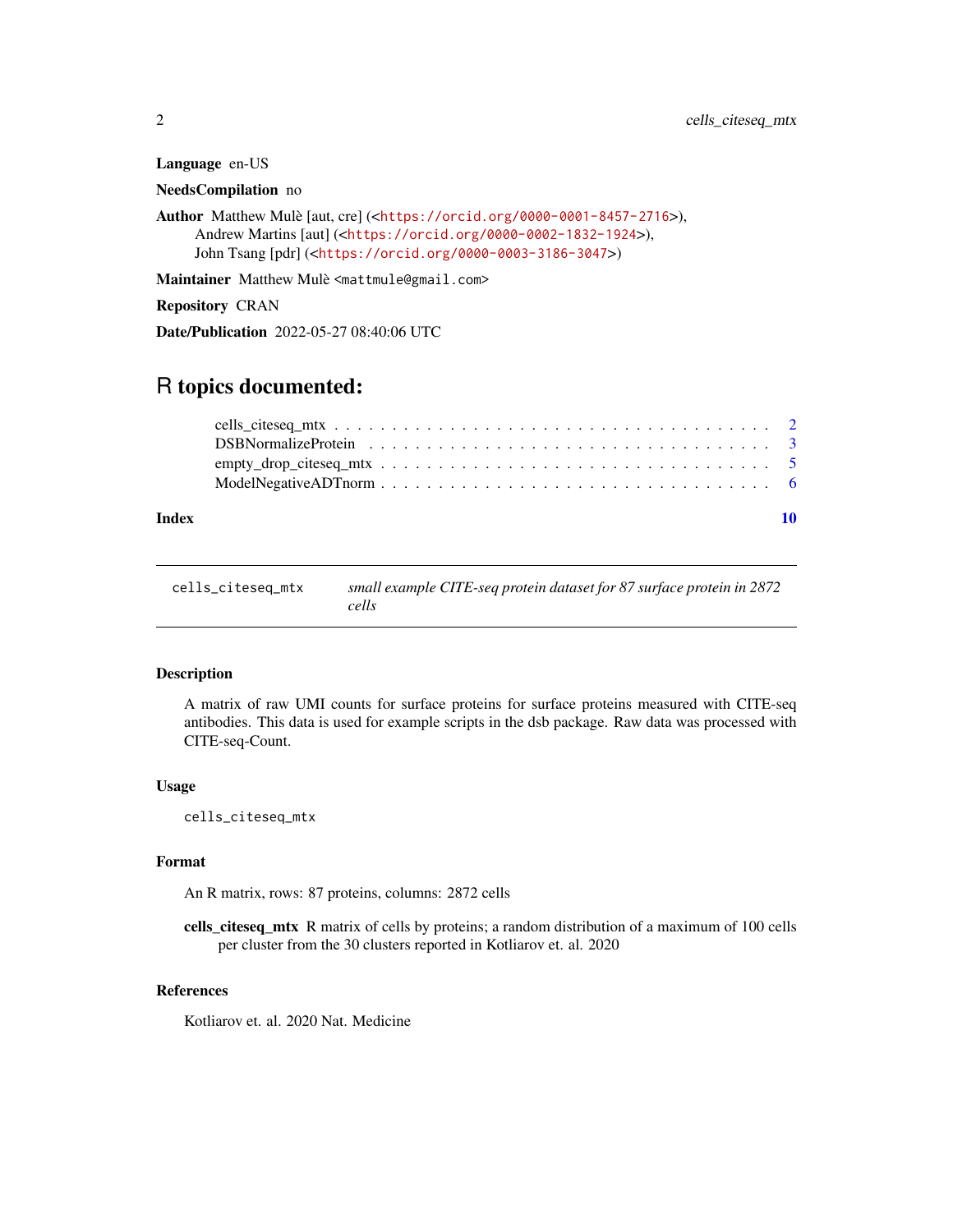<span id="page-2-0"></span>

| DSBNormalizeProtein R function: Normalize single cell an-             |
|-----------------------------------------------------------------------|
| tibody derived tag (ADT) protein data. This function im-              |
| plements both step I (ambient protein background correc-              |
| tion) and step II. (defining and removing cell to cell tech-          |
| nical variation) of the dsb normalization method. See                 |
| $\lt$ https://www.biorxiv.org/content/10.1101/2020.02.24.963603v3>for |
| <i>details of the algorithm.</i>                                      |
|                                                                       |

#### Description

DSBNormalizeProtein R function: Normalize single cell antibody derived tag (ADT) protein data. This function implements both step I (ambient protein background correction) and step II. (defining and removing cell to cell technical variation) of the dsb normalization method. See <https://www.biorxiv.org/content/10.1101 for details of the algorithm.

#### Usage

```
DSBNormalizeProtein(
  cell_protein_matrix,
  empty_drop_matrix,
  denoise.counts = TRUE,
  use.isotype.control = TRUE,
  isotype.control.name.vec = NULL,
  define.pseudocount = FALSE,
  pseudocount.use,
  quantile.clipping = FALSE,
  quantile.clip = c(0.001, 0.9995),
  scale.factor = c("standardize", "mean.subtract")[1],
  return.stats = FALSE
\mathcal{L}
```
#### Arguments

cell\_protein\_matrix

Raw protein ADT UMI count data to be normalized. Cells - columns Proteins (ADTs) - rows.

| empty_drop_matrix |                                                                                                                                                                                                                                                                                                          |
|-------------------|----------------------------------------------------------------------------------------------------------------------------------------------------------------------------------------------------------------------------------------------------------------------------------------------------------|
|                   | Raw empty droplet / background ADT UMI count data used for background<br>correction with Cells - columns and Proteins (ADTs) - rows. This can easily<br>be defined from the raw feature bc matrix output from Cell Ranger or other<br>alignment tools such as kallisto and Cite-Seq-Count. See vignette. |
|                   | denoise.counts Recommended function default 'denoise.counts = TRUE' and 'use.isotype.control<br>$=$ TRUE <sup><math>\cdot</math></sup> . This runs step II of the dsb algorithm to define and remove cell to cell<br>technical noise.                                                                    |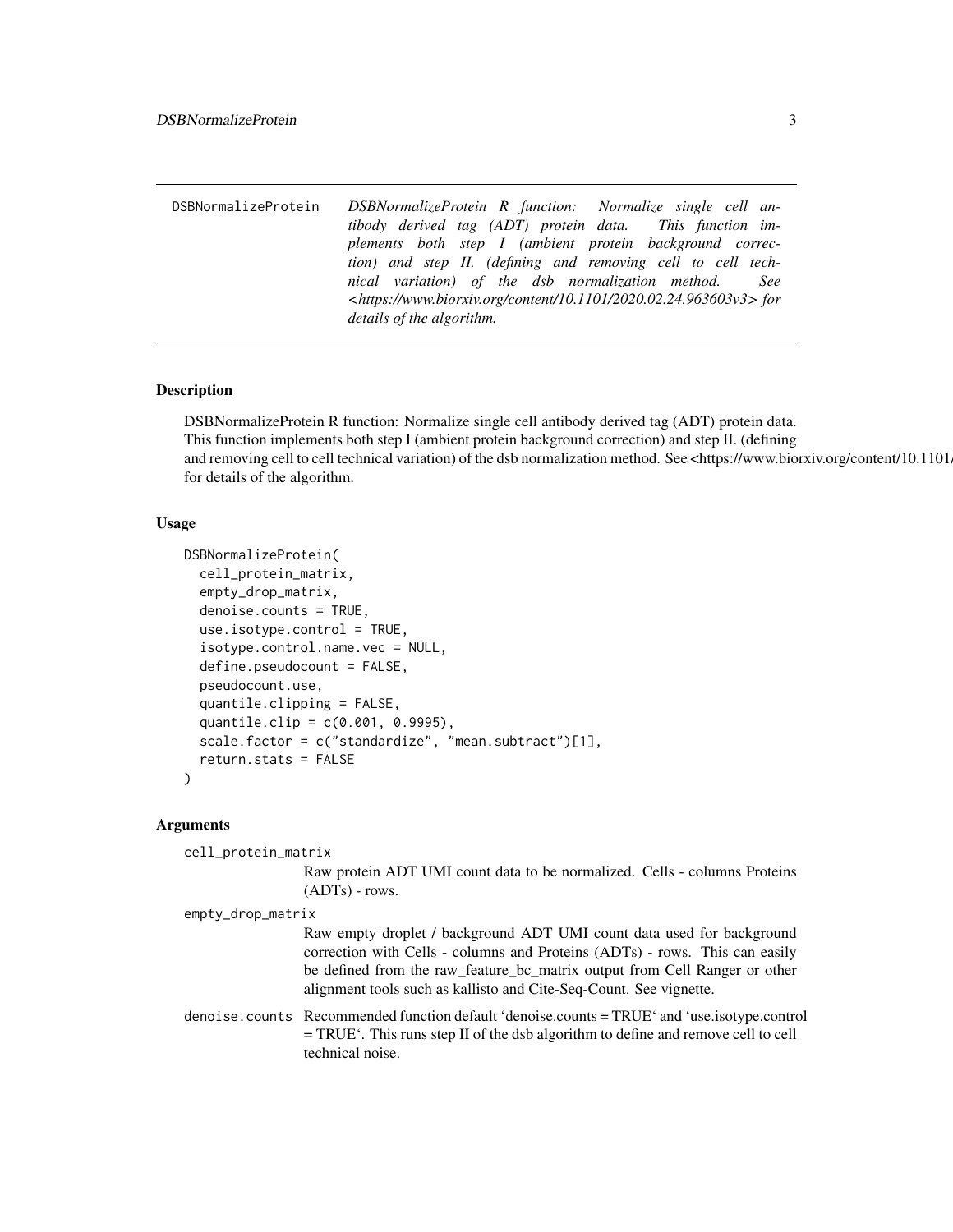use.isotype.control

Recommended function default 'denoise.counts = TRUE' and 'use.isotype.control = TRUE'. This includes isotype controls in defining the dsb technical component.

isotype.control.name.vec

A vector of the names of the isotype control proteins in the rows of the cells and background matrix e.g. isotype.control.name.vec = c('isotype1', 'isotype2').

define.pseudocount

FALSE (default) uses the value 10 optimized for protein ADT data.

#### pseudocount.use

Must be defined if 'define.pseudocount = TRUE'. This is the pseudocount to be added to raw ADT UMI counts. Otherwise the default pseudocount used.

#### quantile.clipping

FALSE (default), if outliers or a large range of values for some proteins are observed (e.g. -50 to 50) these are often from rare outlier cells. re-running the function with 'quantile.clipping = TRUE' will adjust by applying 0.001 and 0.998th quantile value clipping to trim values to those max and min values. If range of normalized values are still very broad and high (e.g. above 40) try setting 'scale.factor = mean.subtract'.

- quantile.clip if 'quantile.clipping  $= TRUE$ ', a vector of the lowest and highest quantiles to clip. These can be tuned to the dataset size. The default c(0.001, 0.9995) optimized to clip only a few of the most extreme outliers.
- scale.factor one of 'standardize' or 'mean.subtract'. The recommended default 'standardize' subtracts from the cells the the background droplet matrix mean and divides by the background matrix standard deviation. Values for each protein with this method are interpretable as the number of standard deviations from the mean of the protein background distribution. If 'mean.subtract', subtract the mean without dividing by the standard deviation; can be useful if low background levels detected.
- return.stats if TRUE, returns a list, element 1 \$dsb\_normalized\_matrix is the normalized adt matrix element 2 \$dsb stats is the internal stats used by dsb during denoising (the background mean, isotype control values, and the final dsb technical component that is regressed out of the counts)

#### Value

Normalized ADT data are returned as a standard R "matrix" of cells (columns), proteins (rows) that can be added to Seurat, SingleCellExperiment or python anndata object - see vignette. If return.stats  $=$  TRUE, function returns a list:  $x\$ 3dsb normalized matrix normalized matrix,  $x\$ protein stats are mean and sd of log transformed cell, background and the dsb normalized values (as list). x\$technical\_stats includes the dsb technical component value for each cell and each variable used to calculate the technical component.

#### Author(s)

Matthew P. Mulè, <mattmule@gmail.com>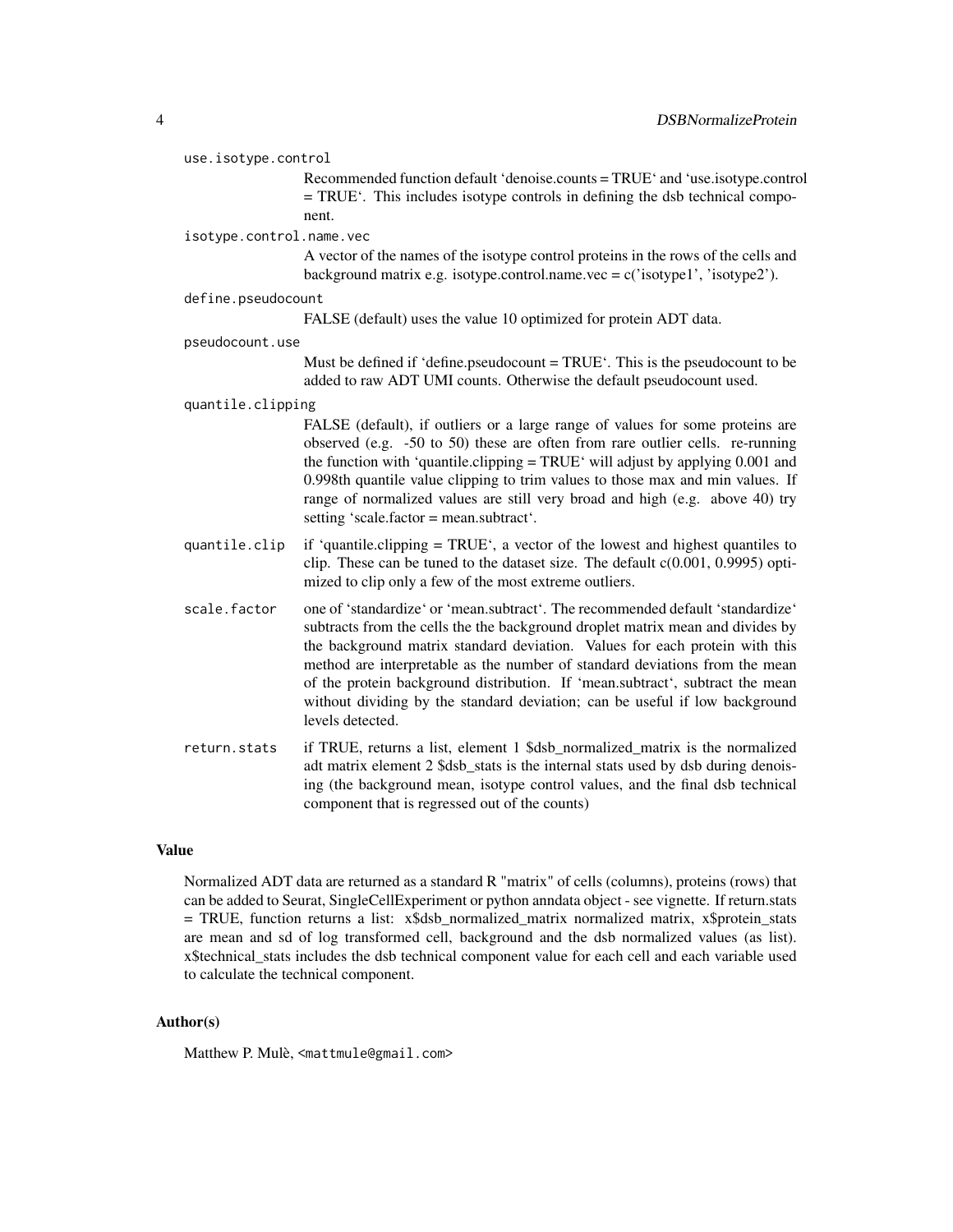#### <span id="page-4-0"></span>References

https://doi.org/10.1101/2020.02.24.963603

#### Examples

library(dsb) # load example data cells\_citeseq\_mtx and empty\_drop\_matrix included in package

```
# use a subset of cells and background droplets from example data
cells_citeseq_mtx = cells_citeseq_mtx[ ,1:400]
empty_drop_matrix = empty_drop_citeseq_mtx[ ,1:400]
# example I
adt_norm = dsb::DSBNormalizeProtein(
 # step I: remove ambient protein noise reflected in counts from empty droplets
 cell_protein_matrix = cells_citeseq_mtx,
 empty_drop_matrix = empty_drop_matrix,
 # recommended step II: model and remove the technical component of each cell's protein data
 denoise.counts = TRUE,
 use.isotype.control = TRUE,
 isotype.control.name.vec = rownames(cells_citeseq_mtx)[67:70]
)
# example II - experiments without isotype controls
adt_norm = dsb::DSBNormalizeProtein(
 cell_protein_matrix = cells_citeseq_mtx,
 empty_drop_matrix = empty_drop_matrix,
 denoise.counts = FALSE
)
# example III - return dsb internal stats used during denoising for each cell
# returns a 2 element list - the normalized matrix and the internal stats
dsb_output = dsb::DSBNormalizeProtein(
  cell_protein_matrix = cells_citeseq_mtx,
   empty_drop_matrix = empty_drop_matrix,
   isotype.control.name.vec = rownames(cells_citeseq_mtx)[67:70],
   return.stats = TRUE
)
# the dsb normalized matrix to be used in downstream analysis is dsb_output$dsb_normalized_matrix
# protein level stats are in dsb_output$protein_stats
```
# cell-level stats are in dsb\_output\$technical\_stats

empty\_drop\_citeseq\_mtx

*small example CITE-seq protein dataset for 87 surface protein in 8005 empty droplets*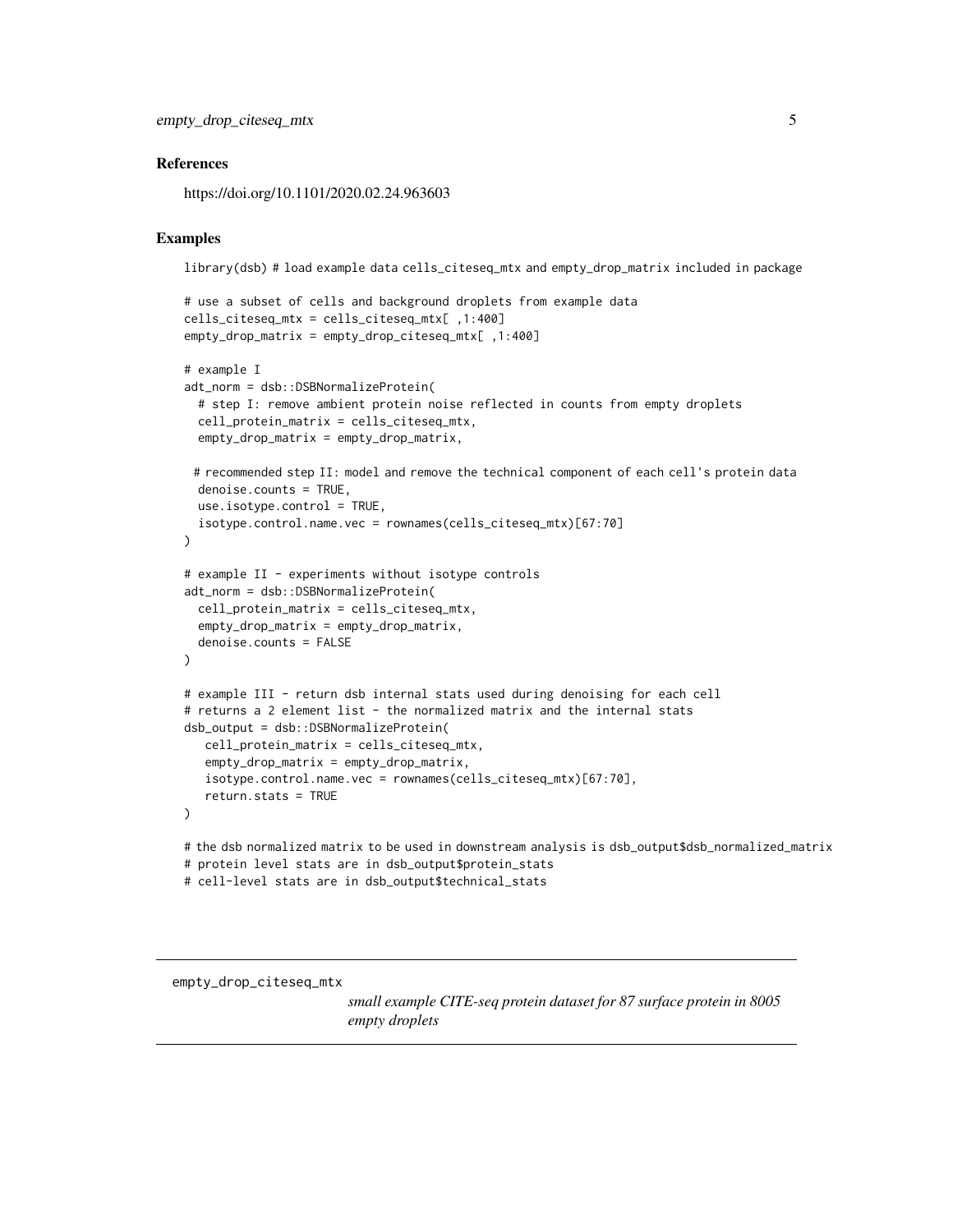#### <span id="page-5-0"></span>Description

A matrix of empty background droplet counts for surface proteins measured with CITE-seq antibodies. This data is used for example scripts in the dsb package. Raw data was processed with CITE-seq-Count.

#### Usage

empty\_drop\_citeseq\_mtx

#### Format

An R matrix, rows: 87 proteins, columns: 8005 empty droplets.

empty\_drop\_citeseq\_mtx R matrix of empty / background droplets from a CITE-seq experiment. Negative drops were called on cell hashing data with Seurat's HTODemux function and cross referencing mRNA in droplets against patient genotypes with Demuxlet. Ambiguous drops, and with less than 80 unique mRNA were removed. This is used for robust estimation of the background distribution of each protein

#### References

Kotliarov et. al. 2020 Nat. Medicine

| ModelNegativeADTnorm | ModelNegativeADTnorm R function: Normalize single cell antibody                       |
|----------------------|---------------------------------------------------------------------------------------|
|                      | derived tag (ADT) protein data. This function defines the background                  |
|                      | level for each protein by fitting a 2 component Gaussian mixture                      |
|                      | after log transformation. Empty Droplet ADT counts are not sup-                       |
|                      | plied. The fitted background mean of each protein across all cells                    |
|                      | is subtracted from the log transformed counts. Note this is distinct                  |
|                      | from and unrelated to the 2 component mixture used in the second                      |
|                      | step of 'DSBNormalizeProtein' which is fitted to all proteins of each                 |
|                      | cell. After this background correction step, 'ModelNegativeADTnorm'                   |
|                      | then models and removes technical cell to cell variations using the                   |
|                      | same step II procedure as in the DSBNormalizeProtein function us-                     |
|                      | ing identical function arguments. This is a experimental function                     |
|                      | that performs well in testing and is motivated by our observation in                  |
|                      | Supplementary Fig 1 in the dsb paper showing that the fitted back-                    |
|                      | ground mean was concordant with the mean of ambient ADTs in both                      |
|                      | empty droplets and unstained control cells. We recommend using                        |
|                      | 'ModelNegativeADTnorm' if empty droplets are not available. See                       |
|                      | <https: 10.1101="" 2020.02.24.963603v3="" content="" www.biorxiv.org=""> for</https:> |
|                      | details of the algorithm.                                                             |
|                      |                                                                                       |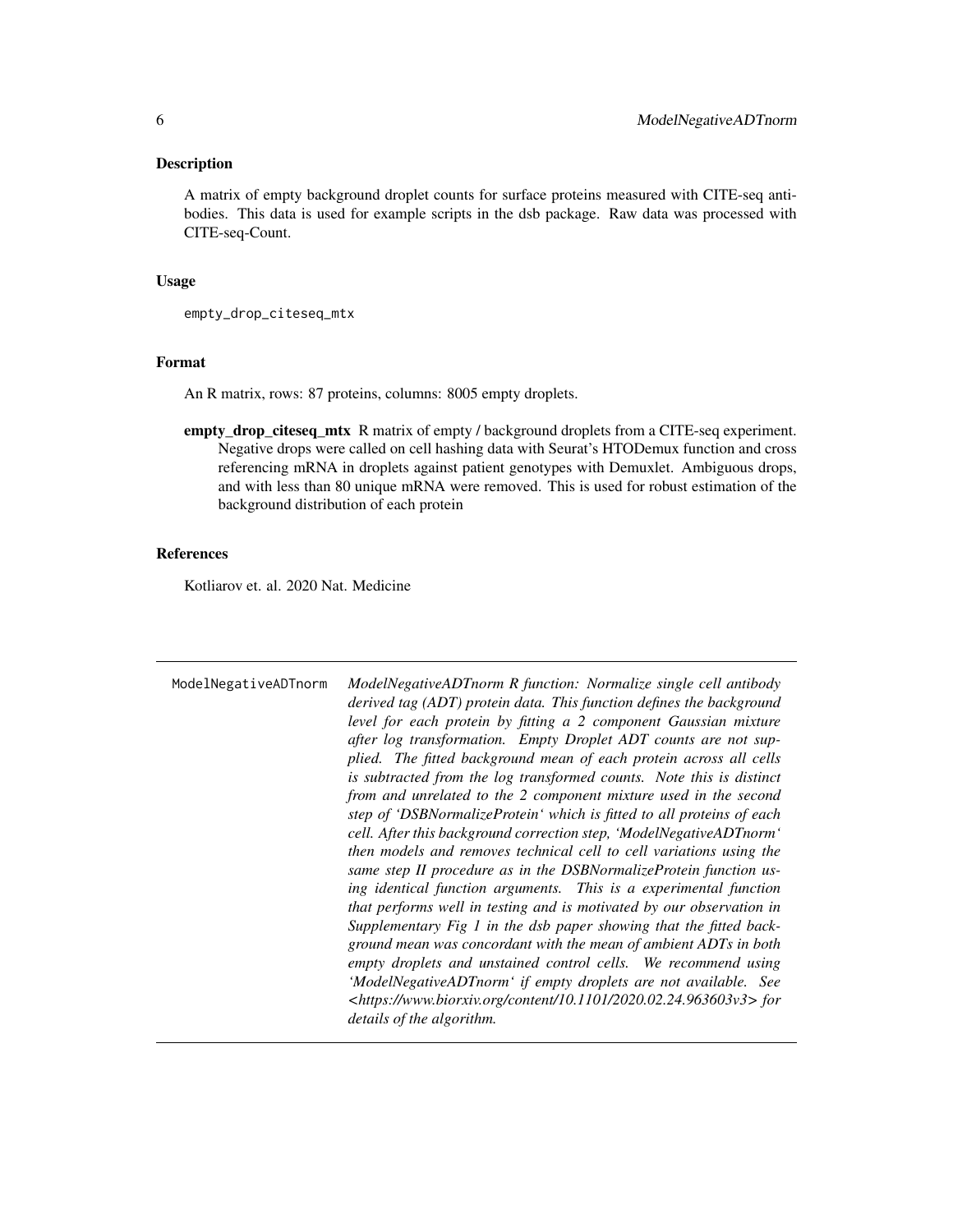#### Description

ModelNegativeADTnorm R function: Normalize single cell antibody derived tag (ADT) protein data. This function defines the background level for each protein by fitting a 2 component Gaussian mixture after log transformation. Empty Droplet ADT counts are not supplied. The fitted background mean of each protein across all cells is subtracted from the log transformed counts. Note this is distinct from and unrelated to the 2 component mixture used in the second step of 'DSBNormalizeProtein' which is fitted to all proteins of each cell. After this background correction step, 'ModelNegativeADTnorm' then models and removes technical cell to cell variations using the same step II procedure as in the DSBNormalizeProtein function using identical function arguments. This is a experimental function that performs well in testing and is motivated by our observation in Supplementary Fig 1 in the dsb paper showing that the fitted background mean was concordant with the mean of ambient ADTs in both empty droplets and unstained control cells. We recommend using 'ModelNegativeADTnorm' if empty droplets are not available. See  $\lt$ https://www.biorxiv.org/content/10.1101/2020.02.24.963603v3> for details of the algorithm.

#### Usage

```
ModelNegativeADTnorm(
  cell_protein_matrix,
  denoise.counts = TRUE,
  use.isotype.control = TRUE,
  isotype.control.name.vec = NULL,
  define.pseudocount = FALSE,
  pseudocount.use,
  quantile.clipping = FALSE,
  quantile.clip = c(0.001, 0.9995),
  return.stats = FALSE
)
```
#### Arguments

cell\_protein\_matrix Raw protein ADT UMI count data to be normalized. Cells - columns Proteins (ADTs) - rows. denoise.counts Recommended function default 'denoise.counts = TRUE' and 'use.isotype.control = TRUE'. This runs step II of the dsb algorithm to define and remove cell to cell technical noise. use.isotype.control Recommended function default 'denoise.counts = TRUE' and 'use.isotype.control = TRUE'. This includes isotype controls in defining the dsb technical component. isotype.control.name.vec

A vector of the names of the isotype control proteins in the rows of the cells and background matrix e.g. isotype.control.name.vec =  $c$ ('isotype1', 'isotype2').

#### define.pseudocount

FALSE (default) uses the value 10 optimized for protein ADT data.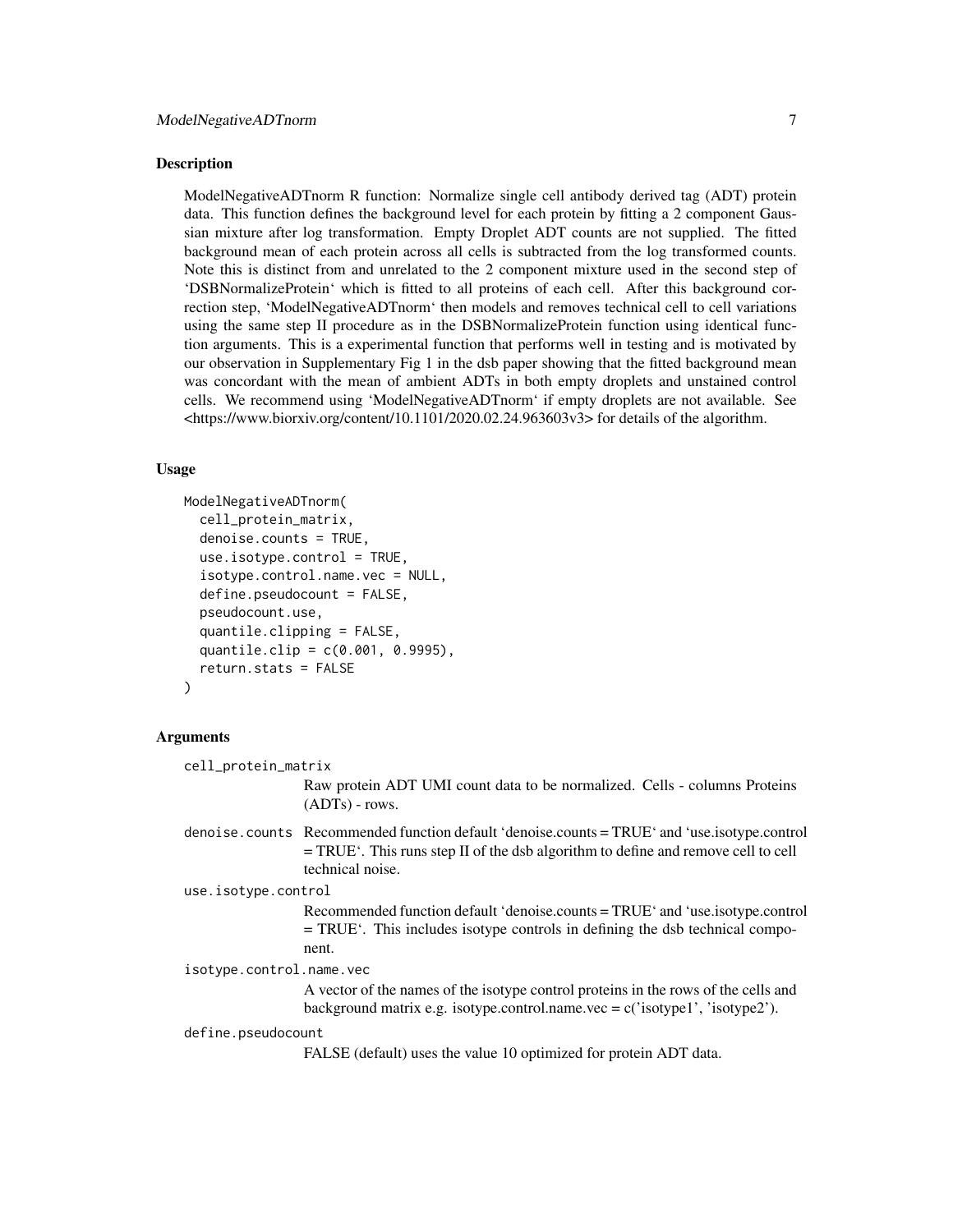| pseudocount.use   |                                                                                                                                                                                                                                                                                                                                    |  |  |  |
|-------------------|------------------------------------------------------------------------------------------------------------------------------------------------------------------------------------------------------------------------------------------------------------------------------------------------------------------------------------|--|--|--|
|                   | Must be defined if 'define.pseudocount $= TRUE'$ . This is the pseudocount to be<br>added to raw ADT UMI counts. Otherwise the default pseudocount used.                                                                                                                                                                           |  |  |  |
| quantile.clipping |                                                                                                                                                                                                                                                                                                                                    |  |  |  |
|                   | FALSE (default), if outliers or a large range of values for some proteins are<br>observed (e.g. -50 to 50) these are often from rare outlier cells. re-running<br>the function with 'quantile.clipping $= TRUE$ ' will adjust by applying 0.001 and<br>0.998th quantile value clipping to trim values to those max and min values. |  |  |  |
| quantile.clip     | if 'quantile.clipping $= TRUE$ ', a vector of the lowest and highest quantiles to<br>clip. These can be tuned to the dataset size. The default $c(0.001, 0.9995)$ opti-<br>mized to clip only a few of the most extreme outliers.                                                                                                  |  |  |  |
| return.stats      | if TRUE, returns a list, element 1 \$dsb_normalized_matrix is the normalized<br>adt matrix element 2 \$dsb_stats is the internal stats used by dsb during denois-<br>ing (the background mean, isotype control values, and the final dsb technical<br>component that is regressed out of the counts)                               |  |  |  |

#### Value

Normalized ADT data are returned as a standard R "matrix" of cells (columns), proteins (rows) that can be added to Seurat, SingleCellExperiment or python anndata object - see vignette. If return.stats = TRUE, function returns a list: x\$dsb\_normalized\_matrix normalized matrix, x\$protein\_stats are mean and sd of log transformed cell, background and the dsb normalized values (as list). x\$technical\_stats includes the dsb technical component value for each cell and each variable used to calculate the technical component.

#### Author(s)

Matthew P. Mulè, <mattmule@gmail.com>

#### References

https://doi.org/10.1101/2020.02.24.963603

#### Examples

library(dsb) # load example data cells\_citeseq\_mtx and empty\_drop\_matrix included in package

```
# use a subset of cells and background droplets from example data
cells_citeseq_mtx = cells_citeseq_mtx[ ,1:400]
empty_drop_matrix = empty_drop_citeseq_mtx[ ,1:400]
```

```
# example I
adt_norm = dsb::ModelNegativeADTnorm(
 # step I: remove ambient protein noise modeled by a gaussian mixture
 cell_protein_matrix = cells_citeseq_mtx,
 # recommended step II: model and remove the technical component of each cell's protein data
 denoise.counts = TRUE,
 use.isotype.control = TRUE,
 isotype.control.name.vec = rownames(cells_citeseq_mtx)[67:70]
```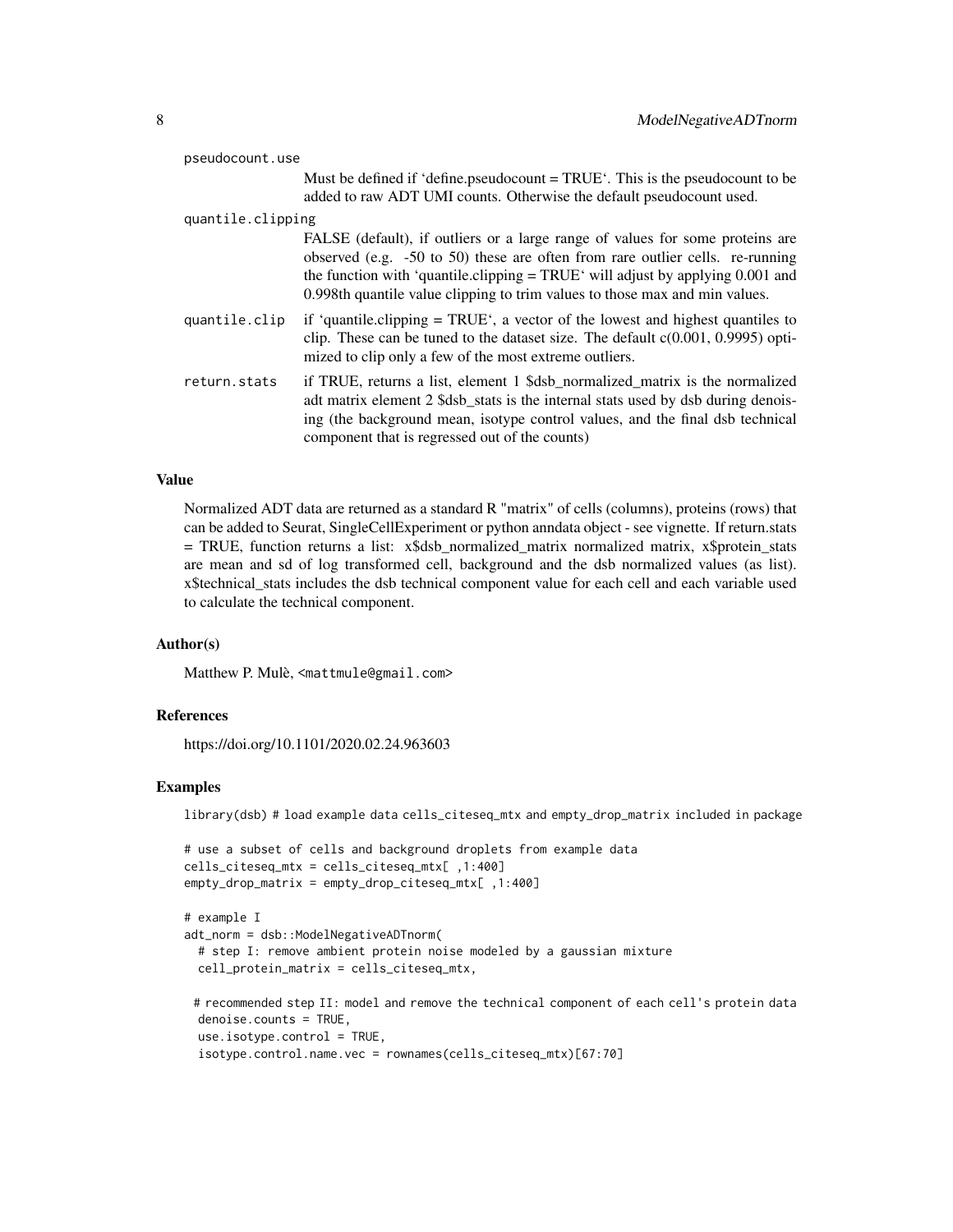### ModelNegativeADTnorm

 $\overline{\phantom{a}}$